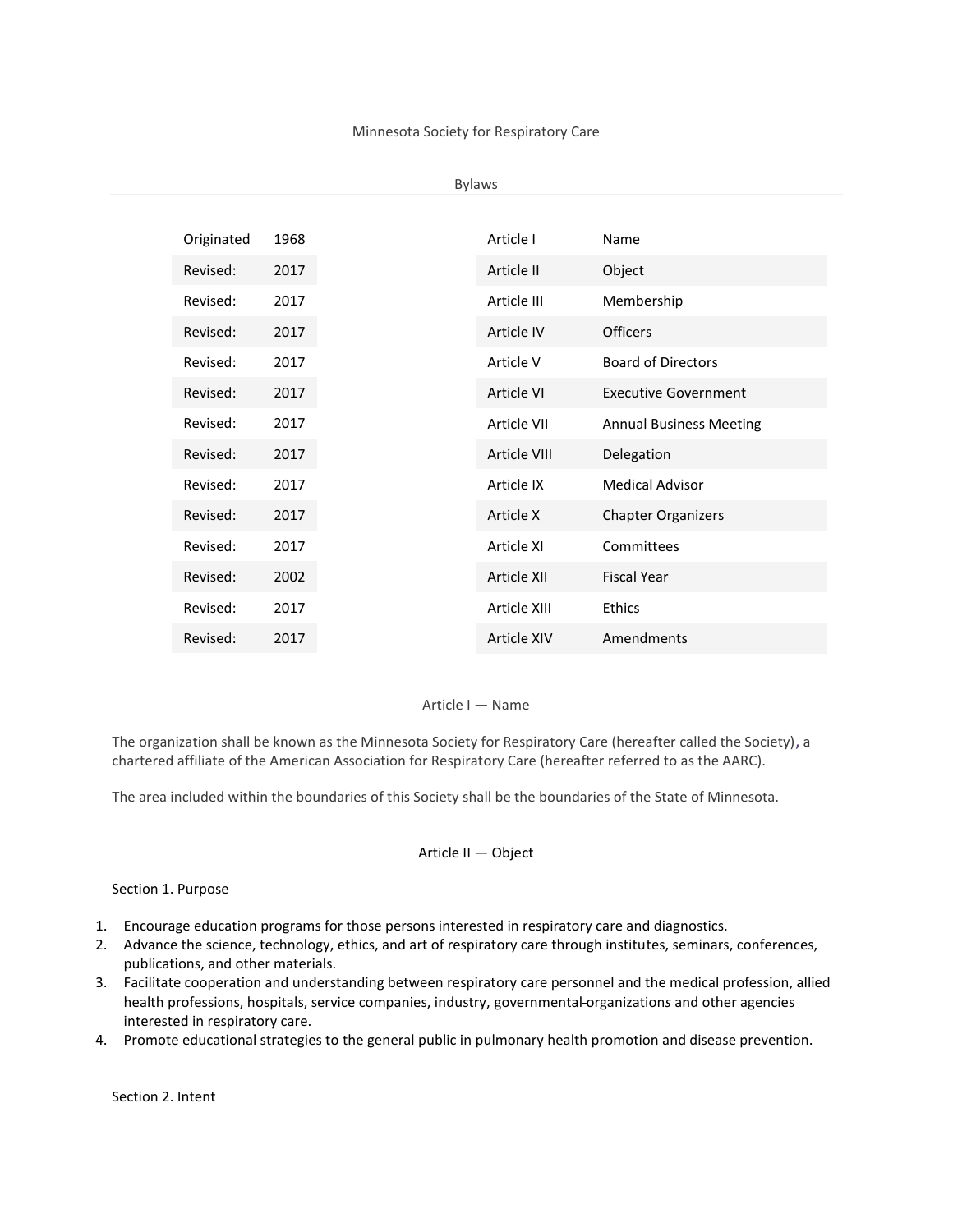- 1. No part of the monies of the Society shall inure to the benefit of any private member, nor shall the Society perform particular services for individual members thereof.
- 2. The Board of Directors shall provide for the distribution of the funds, income, and property of the Society to charitable, educational, scientific, or religious corporations, organizations, community chests, foundations, or other kindred institutions maintained and created for one or more of the foregoing purposes. These organizations must be exempt from income taxation under provisions of Sections 501, 2055, and 2522 of the Internal Revenue Code or changes which amend or supersede the said sections.
- 3. In the event of the dissolution of this Society, whether voluntary or involuntary, all of its remaining assets shall be distributed in such a manner as the Board of Directors of this Society shall by majority vote determine to be best calculated to carry out the objectives and purpose for which the Society is formed. Upon dissolution the distribution of funds may be made available to any similar charitable, educational, scientific, or religious corporations, organizations, community chest, foundations, or other kindred institutions maintained and created for one or more of the foregoing purposes. At the time of distribution the payee or distributees must be exempt from taxation under the provisions of Sections 501, 2055, and 2522 of the Internal Revenue Code or changes which amend or supersede the said sections.
- 4. The Society shall not commit any act, which shall constitute unauthorized practice of medicine under the laws of the State of Minnesota.

### Article III — Membership

Section 1. Classes

The membership of the Society shall include three (3) classes: Active Member, Associate Member, and Special Member.

### Section 2. Active Member

Active members are those practitioners involved in the respiratory care profession as an active AARC member. An individual is eligible for membership if they live in the U.S. or its territories, and meets ONE of the following criteria: (1) is legally licensed as a respiratory care professional, OR (2) is a graduate of an accredited educational program in respiratory care, OR (3) holds a credential issued by the NBRC. Voting privileges, full membership benefits, and the ability to hold office are extended to all Active Members.

#### Section 3. Associate Member

- 1. An individual will be classified as an Associate Member if they hold a position related to respiratory care, but does not meet the requirements to become an Active Member. Associate Members shall have all the rights and privileges of the Society except that they shall not be entitled to hold office, vote or serve as chairperson of any standing committee of the Society. There shall be the following subclasses of Associate Membership:
- 2. Student Member: An individual will be classified as a Student Member if they are enrolled in an education program in respiratory care that is accredited by an AARC-recognized agency or is enrolled in an educational program in respiratory care that is in the process of accreditation through an AARC-recognized agency. Student Member status will remain valid for a period not to exceed three (3) months following graduation.
- *3.* Physician Member: An individual will be classified as a Physician Member if they meet all the requirements for Associate Membership and is duly licensed as a Doctor of Medicine or Osteopathy*.*
- *4.* Industrial Member: An individual will be classified as an Industrial Member if they meet all the requirements for Associate Membership and their primary occupation or business or a majority of business time is directly or indirectly devoted to the manufacture, sale, or distribution of equipment or products which are directly or indirectly used in the area of respiratory care, and the individual does not meet eligibility requirements for Active Membership.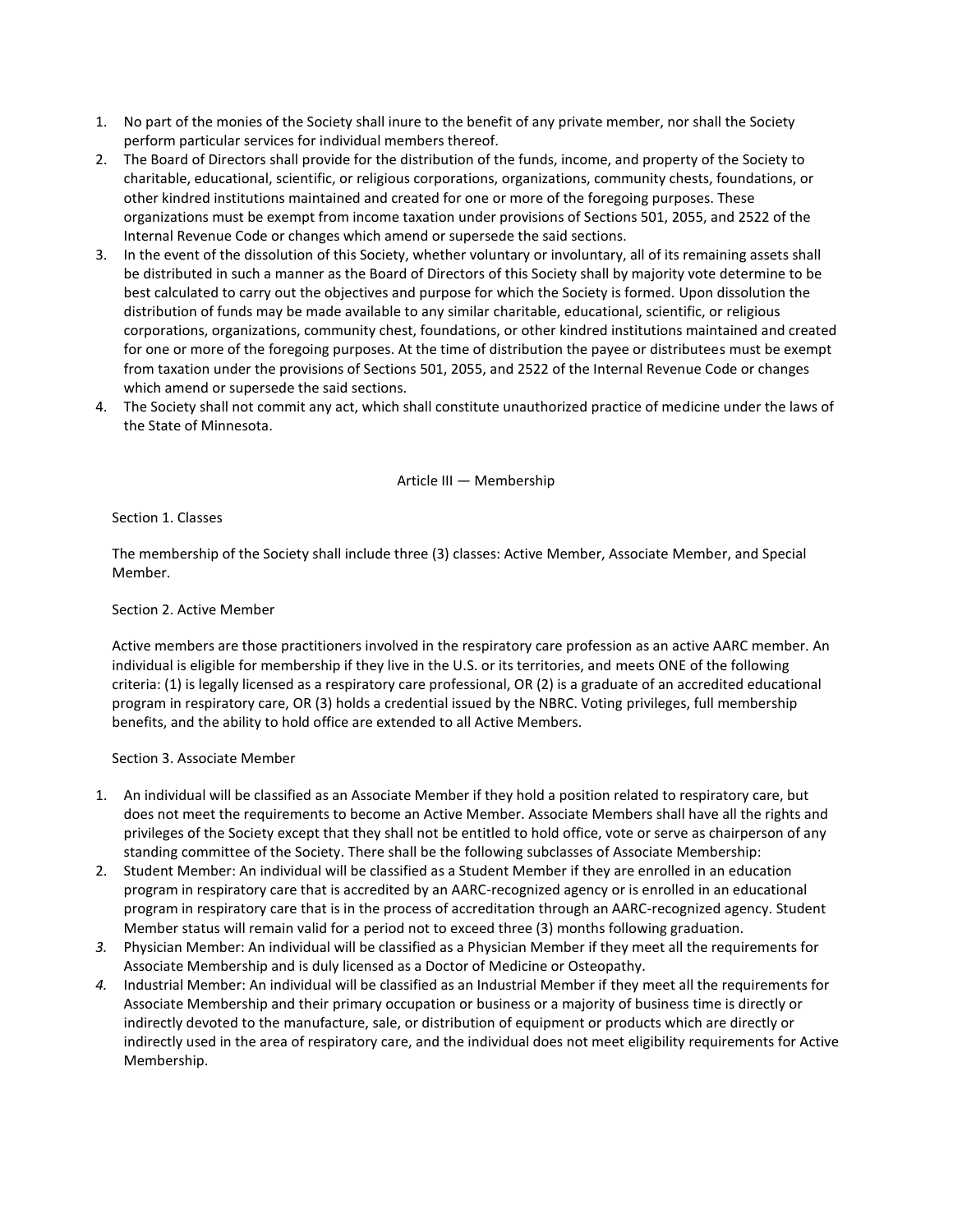#### Section 4. Special Member

*1.* Life Member:

Special Members designated as Life Members shall have been granted Life Membership by the AARC and shall pay no dues and shall have all the rights and privileges of an Active Member. Special members designated as Life Members of the Society shall have demonstrated long-term and dedicated involvement with the Society, and may receive such membership upon recommendation of a member of the Board of Directors. (It is stated above that Life Membership is granted by the AARC, no MSRC action is required) Life Members of the Society shall pay no dues and shall have all rights and privileges of an Active Member so long as they maintain active membership in the AARC.

*2.* Honorary Member: Honorary membership may be conferred upon an individual who has held Associate status and has rendered distinguished service to the field of respiratory care. Honorary Membership status shall be conferred upon an individual through a majority vote of the Society's Board of Directors. Honorary Members shall have all the rights and privileges of membership of the Society except that they shall not be entitled to hold office, hold committee chairs, or vote. Honorary Members shall be exempt from payment of dues.

# Section 5. Application for Membership

- 1. An applicant for Society membership shall submit their completed official application to the Executive Office of the AARC.
- 2. Any number of members may object to approval of an applicant for membership by filing written objection with the Chairperson of the Membership Committee within thirty (30) days after official notification of applicant's request for membership. If an objection is received, the Membership Committee shall review the written objection to the membership status and make a recommendation to the Board of Directors to approve or deny the application.

# Article IV — Officers

# Section 1. Officers

- *1.* The officers of the Society shall consist of the President, President-elect, Vice President, Secretary, Treasurer, and Immediate *P*ast President.
- 2. The Officers shall have the power to act for the Executive Government between meetings of the Executive Government and such action shall be subject to ratification by the Executive Government at its next meeting. Section 2. Term of Office
- *1.* The term of office for officers shall be two (2) years except for President-elect and Immediate Past President.
- 2. The President and President-elect shall not serve more than one (1) consecutive term in the same office.
- 3. The Treasurer, Vice President, and Secretary shall not serve more than two consecutive terms in that office.

# Section 3. Vacancies

- 1. In the event of a vacancy in the office of the President, the President-elect shall complete the remainder of the term of the vacated presidency and will serve the following term for which they were elected.
- 2. In the event of a vacancy in the office of the President-elect, the Vice President shall assume only the duties of the President-elect but not the office of the President-elect**.** The Vice President will concurrently fulfill all of the duties as Vice President in his/her elected term in addition to the duties of the vacated office of the Presidentelect.
- *3.* A vacancy in the offices of Vice President, Secretary or Treasurer shall be filled by the election of a qualified individual by the Board of Directors. Individuals so elected shall serve the remainder of the vacated term.
- 4. A vacancy in the office of Past President will remain**;** however a qualified individual elected by the Executive Government will assume the duties.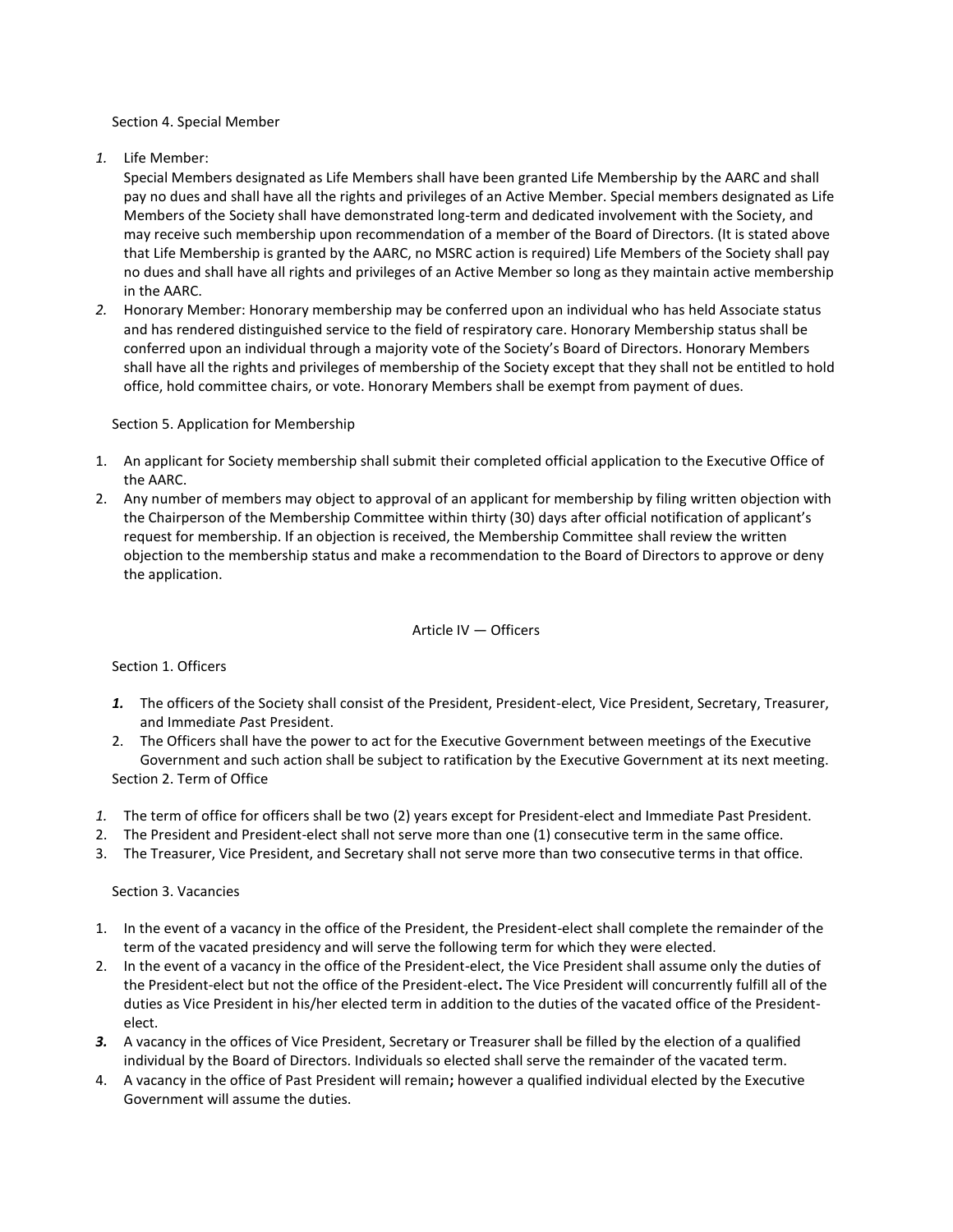### Section 4. Duties of Officers

- 1. **President:** The President shall be the Chief Executive Officer of the Society. The President shall: preside at the Annual Business Meeting and all meetings of the Executive Government; prepare an agenda for the Annual Business Meeting and submit it to *the* membership not fewer than thirty (30) days prior to such a meeting in accordance with Article VII of these Bylaws; prepare an agenda for scheduled meetings of the Board of Directors no fewer than fifteen (15) calendar days prior to such meeting; appoint standing and special committee chairpersons subject to the approval of the Board of Directors; be an ex-officio member of all committees except the Elections and Nominations Committee.
- 2. **President-elect:** The President-elect shall perform such duties assigned by the President or the Board of Directors, and shall accede to the office of President and shall assume the duties of the President in the event of a vacancy occurring in the presidency.
- 3. **Vice President:** The Vice President shall perform such duties as assigned by the President of the Board of Directors*.* The Vice President shall assume the duties but not the office of the President-elect in the event of the President-elect's absence and will continue to carry out the duties of the Vice President; serve as Chairperson of the Budget and Audit Committee and as Chairperson of the Long Range Planning Committee.
- 4. **Treasurer:** The Treasurer shall have charge of all funds and securities of the Society and endorsing checks, and notes, or other order for payment of bills, disbursing funds as authorized by the Board of Directors and/or in accordance with the adopted budget and; depositing funds as the Board of Directors may designate. The Treasurer shall see that full and accurate accounts are kept and; submit quarterly trial balances to the MSRC Officers within twenty (20) days after the quarterly closing of the books and make a written quarterly financial report to the Board of Directors. At the expense of the Society she/he shall be bonded in an amount determined by the Board of Directors. In the event of the inability of the Treasurer to perform her/his duties, the President shall assume the duties of the Treasurer.
- 5. **Secretary:** The Secretary has the charge of keeping minutes of the Board of Directors *meetings*, regular business meetings, the Annual Business meeting and other meetings convened by the Governing Body *(or 'as directed by the President').* A copy of the minutes shall be submitted after each aforementioned meeting to the Board of Directors of the Society, including all chairs and members of the Standing Committees, no less than ten (10) days prior to the next scheduled business meeting. The Secretary holds the power to affix the official seal of the Society to documents. The Secretary will perform these general duties and those as assigned by the President or Board of Directors.
- 6. **Past President:** The Past President shall serve as an advisor to the Board of Directors in matters pertaining to the interpretation of the*se* Bylaws, serve as a member of the Long Range Planning Committee and shall *assist* as deemed necessary by the President.

Article V — Board of Directors

Section 1. Board of Directors

- *1.* The Board of Directors shall consist of eight (8) elected members at-large, the Society Officers, and the members of the delegation.
- 2. The Board of Directors shall have the power to declare an elected office vacant by a two thirds (2/3) vote upon refusal or neglect of any member of the Board to perform the duties of the office, or for any conduct deemed prejudicial to the Society. Written notice shall be given to the member that the office has been declared vacant.

# Section 2. Term of Office

The Term of Office for Directors-at-Large shall be two (2) years. Four at-Large Directors shall be elected each year. There is no limit of consecutive terms.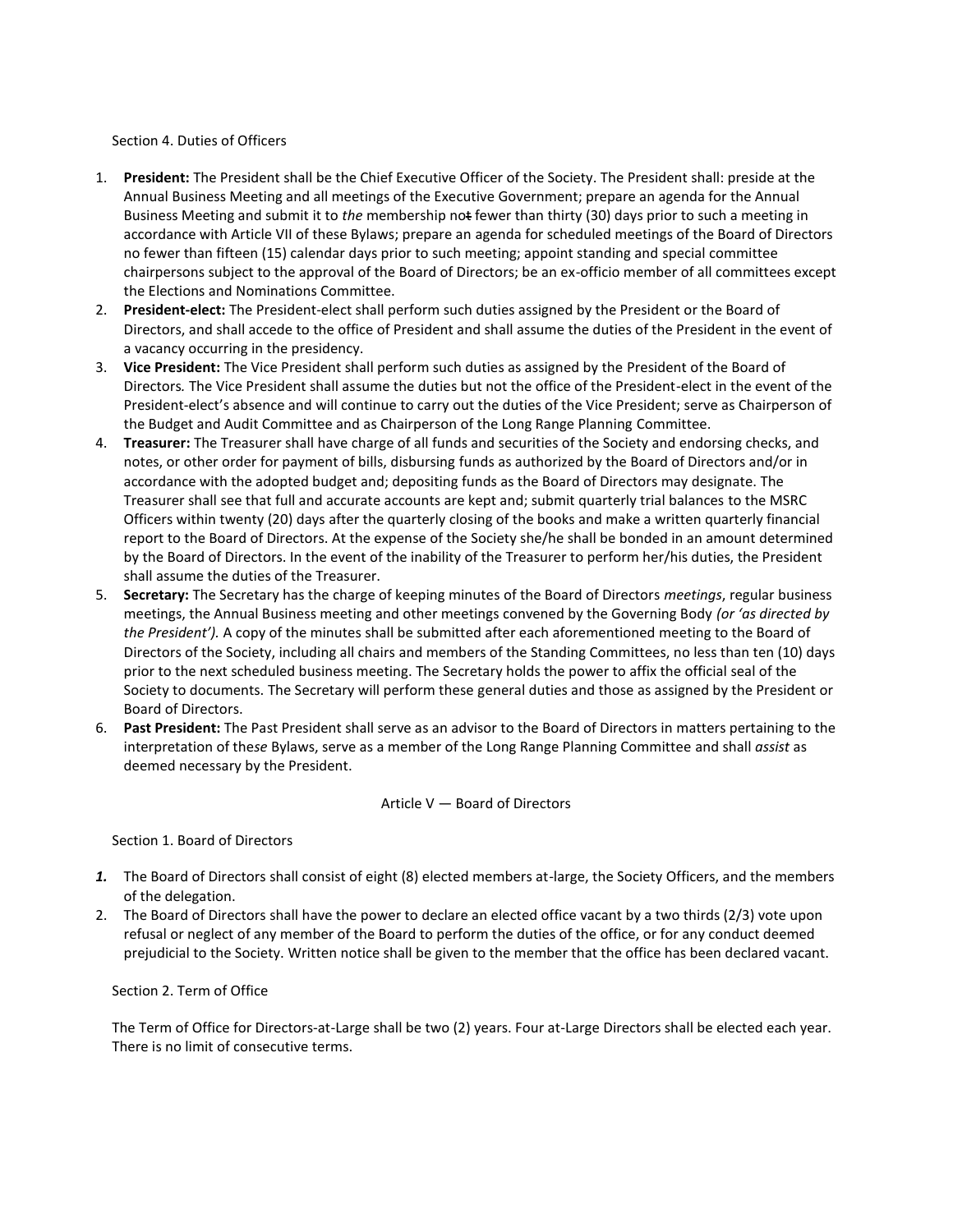Section 3. Vacancies

Any vacancy that occurs in the office of an at-Large Director will be filled by a qualified member elected by the Executive Government. This individual shall serve the remainder of the vacated term.

Section 4. Duties

The eight at-Large Directors will serve on the Board of Directors as specified in Article VI of these Bylaws.

#### Article VI –Board of Directors

Section 1. Board of Directors

The Board of Directors shall consist of the Officers, at-Large Directors, the Delegates, and the Chapter Presidents of the Society.

Section 2. Term(*s*) of Office

As specified in Articles IV, V, and VIII of these Bylaws.

Section 3. Vacancies

As specified in Articles IV, V, and VII of these Bylaws.

Section 4. Duties

- 1. Supervise all the business and activities of the Society within the limitations of these Bylaws.
- 2. Grant charters to chapter affiliates that meet the requirements of affiliation according to Article X of these Bylaws.
- 3. Adopt and rescind standing rules of the Society.
- *4.* After consideration of the budget, determine for the following year the remuneration, stipends, and other related matters.
- 5. Perform such other duties as may be necessary or appropriate for the management of the Society.

Section 5. Duties

- 1. The Board of Directors shall meet preceding the Annual Business meeting of the Society and shall hold not fewer than two (2) regular and separate meetings during the calendar year.
- 2. Special meetings of the Board of Directors shall be called by the President at such times as the business of the Society shall require, or upon written request of two-thirds (2/3) of the Board of Directors. The written request shall be filed with the President and Secretary of the Society.
- 3. A majority of the Board of Directors shall constitute a quorum at any scheduled meeting. Official Society business must not be conducted unless a quorum is present.
- 4. The rules contained in Robert's Rules of Order Revised shall govern whenever they are not in conflict with the Bylaws of the Society or the AARC.

Section 6. Multiple Offices

No member of the Board of Directors may hold two (2) concurrent positions within the Board of Directors.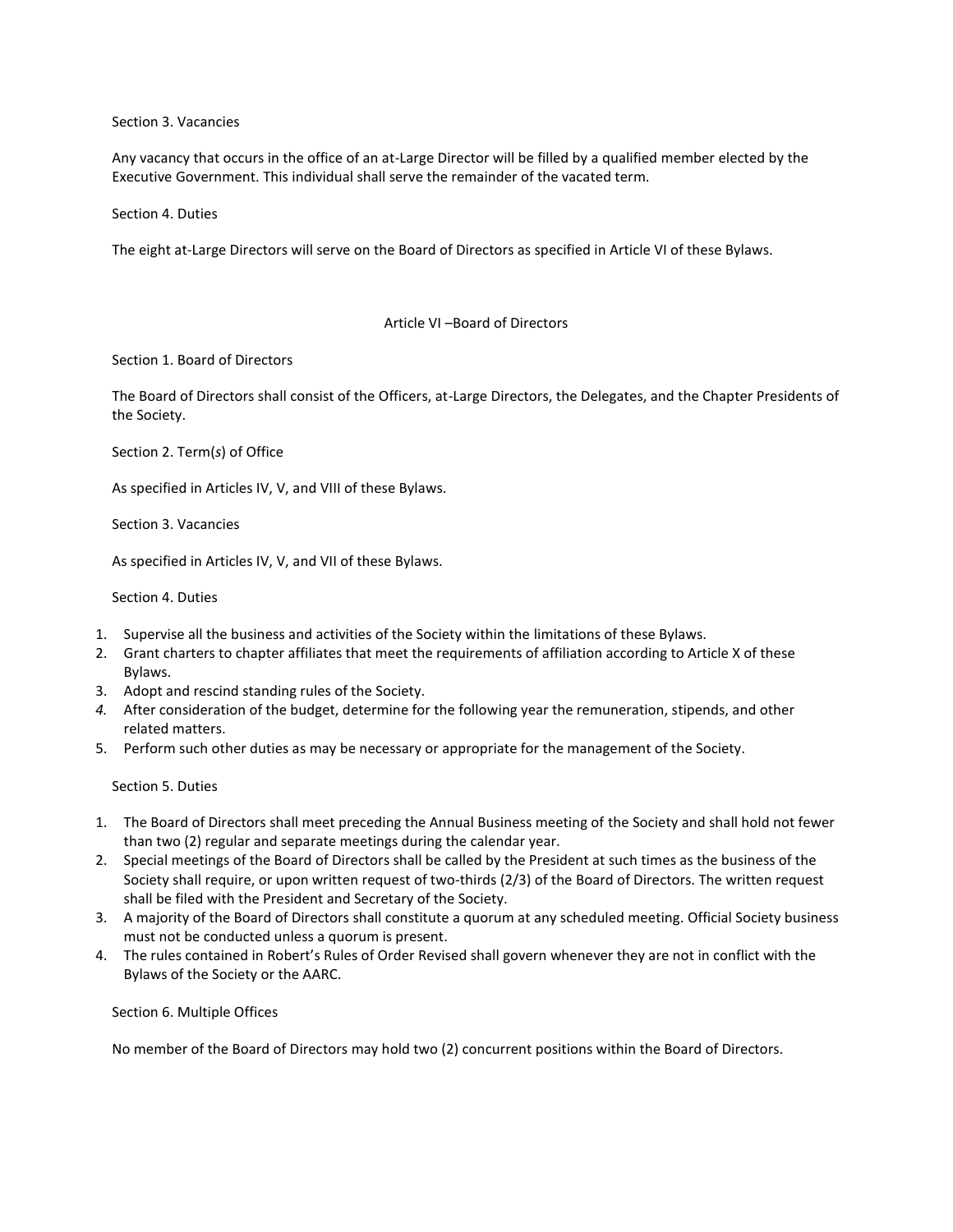### Section 7. Electronic Vote

1. Whenever, in the judgment of the Board of Directors, it is necessary to present any business to the membership prior to the next Annual Business Meeting, the Board of Directors may, unless otherwise required by these Bylaws, instruct the Election Committee to conduct a vote of the membership by electronic means. Such votes shall require approval of a majority of the valid votes received within thirty (30) calendar days after date of such submission to the membership. The results of the vote shall control the action of the Society.

2. Official business requiring an electronic vote of the Board of Directors shall be governed by Robert's Rules of Order Revised. Discussion of *proposed* business will be assigned a minimum of *two* (2) business days prior to the call for a vote. The voting period will be a maximum of *two* (2) business days. In order for a motion to be passed a quorum must be achieved and have a majority affirmative vote.

### Article VII — Annual Business Meeting

Section 1. Date and Place

The Society shall hold an Annual Business meeting each calendar year; additional meetings may be held to fulfill the objectives of the Society.

Section 2. Purpose

The Annual Business meeting shall be for the purpose of receiving reports of the officers and committees, reporting the results of the election, and other business brought forth by the President.

#### Section 3. Notification

Electronic notice of the time and place of the Annual Business meeting shall be made available to all members of the Society not fewer than ninety (90) calendar days prior to the meeting. An agenda for the Annual Business meeting shall be made available to all members not fewer than thirty (30) days prior to the Annual Business meeting.

#### Article VIII — Delegation

Section 1. Delegation

The delegation of the Society to the House of Delegates of the AARC shall consist of the Delegate and Junior Delegate.

Section 2. Term of Office

- 1. Term of office for the Delegate and Junior Delegate will be for two (2) years.
- 2. After a two (2) year term, the Junior Delegate will automatically accede to the position of Delegate for the following two (2) year term.
- 3. No person may serve more than eight (8) consecutive years in the House of Delegates, either as Delegate or as Junior Delegate, or a combination of both.

Section 3. Vacancies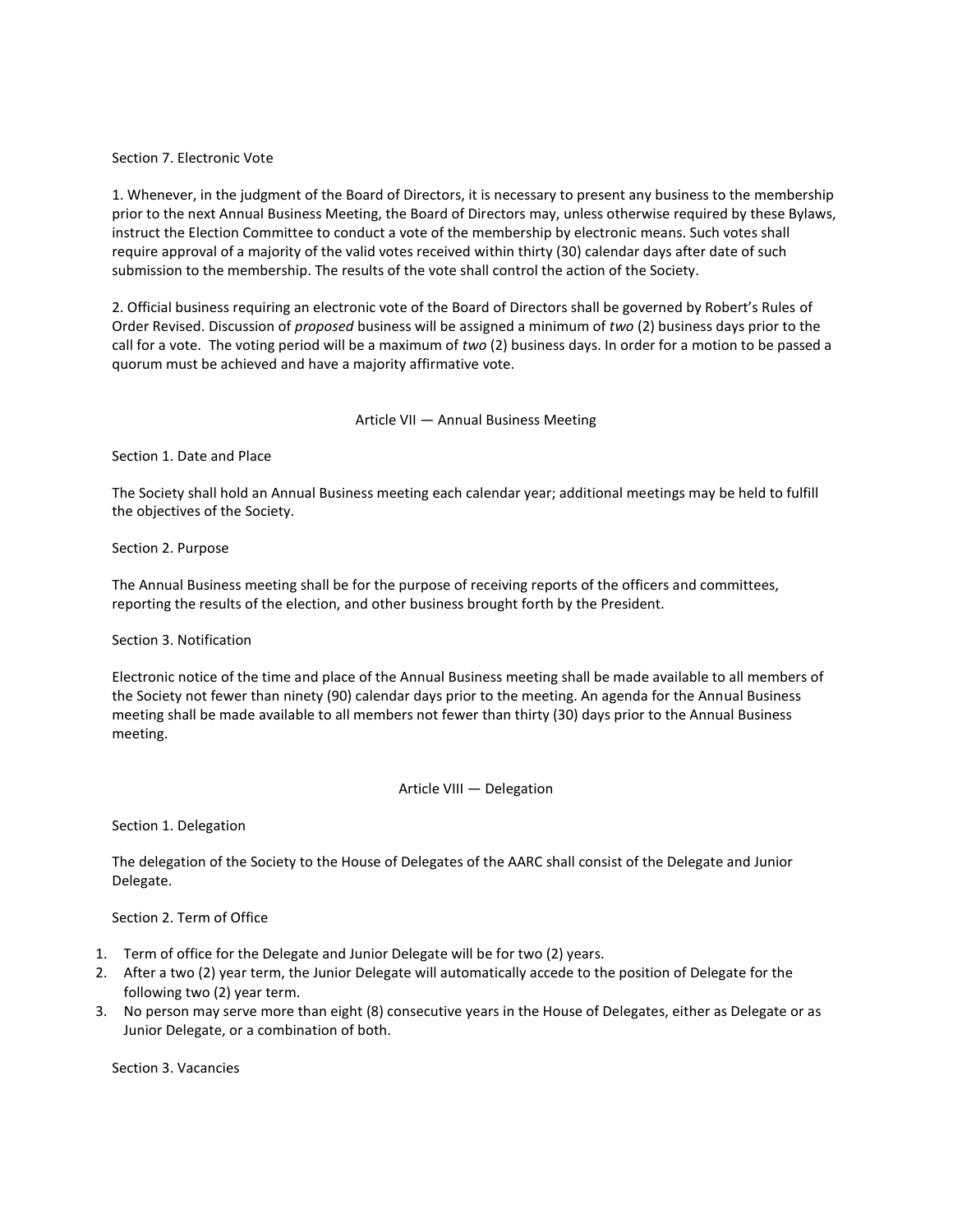- 1. The Board of Directors, by majority vote, shall have the power to declare the office of Delegate and/or Junior Delegate vacant upon refusal or neglect or inability of the Delegate and/or Junior delegate to perform the duties of office or for any other conduct deemed prejudicial to the Society. Written notice shall be given to the Speaker of the House of Delegates that the office has been declared vacant.
- 2. The vacancy in the delegation will be filled by a qualified member elected by the Society's active and Life Members and shall serve in the office until the next general election. The Nominations Committee shall place the office on the ballot for vote at the next general election.

Section 4. Duties

- 1. Attend all meetings of the AARC House of Delegates and report the activities to the Society.
- 2. Attend the Annual Business meeting of the AARC as the representative of the active and Life Members of the Society.
- 3. In collaboration with the Board of Directors, furnish the Nominating Committee of the AARC with the names of qualified members for nomination to *the* AARC Board of Directors.
- 4. At the direction of the Society present proposed Bylaws amendments to the AARC Bylaws Committee.
- 5. Perform such other duties of the office, as may be necessary, required or advantageous to the Society at the national level.
- 6. Present an Annual Report of the Society's activities to the AARC Chartered Affiliates Committee and to the Society.
- 7. The Delegate and Junior Delegate shall be voting members of the Executive Government.

Section 5. Multiple Offices

The Delegate and Junior Delegate shall not hold concurrent elected offices.

Article IX — Medical Advisor

Section 1. Medical Advisor

The Society shall have at least one (1) Medical Advisor, a licensed Physician or Doctor of Osteopathy, who shall have an identifiable role in clinical, or organizational, educational, or investigative respiratory care. The Medical Advisor shall be appointed by the incoming President.

Section 2. Term of Office.

The Medical Advisor's term of office will be for two one (2) years.

Section 3. Vacancies

A vacancy in the Medical Advisor position will be filled by a qualified physician elected by the Board of Directors.

Section 4. Duties

The Medical Advisor will be an ex-officio member of all committees except for the Nominations and Election Committees

#### Article X — Chapter Organization

Section 1. Chapter Admission Requirements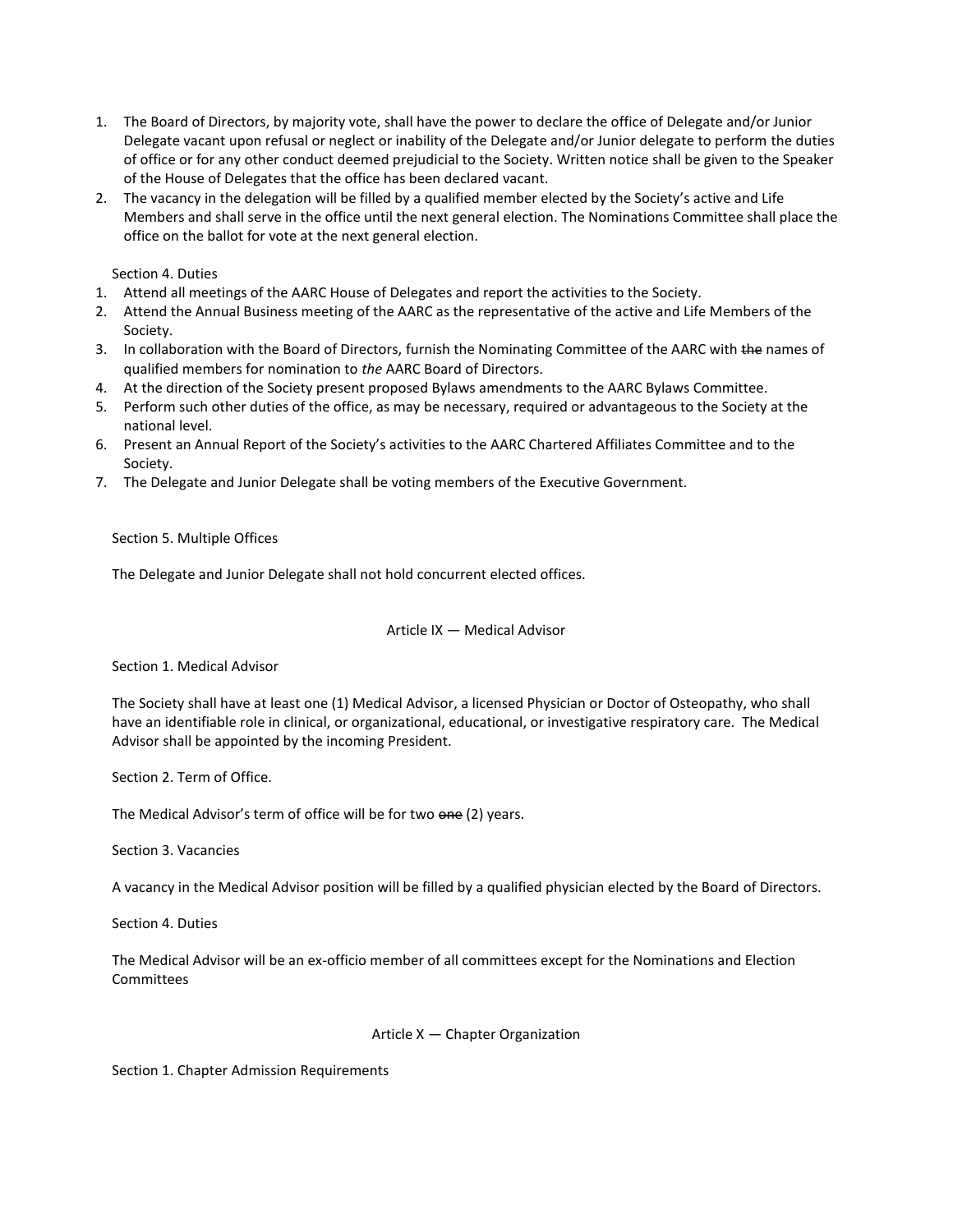- 1. Ten (10) or more active members of the Society, meeting the requirements for affiliation, may become a Chapter of the Society upon approval of the Board of Directors of the Society.
- 2. A formal application shall be sent to the Society's office and shall consist of a list of Officers, Chapter Bylaws, geographical location (by county) and Medical Advisor.

Section 2. Boundaries of Chapters

Chapter boundaries shall include full counties.

Section 3. Organization

The internal organization, except where in conflict with these Bylaws, shall not be the concern of this document.

Section 4. Officers and Chapter Representation

The President of each Chapter shall be a member of the Society's Board of Directors.

Section 5. Responsibilities of the Chapter President

The Chapter President shall have the responsibility of representing the Chapter from which he/she is elected. As Chapter President, he/she shall submit a written report at least thirty (30) calendar days prior to the Annual Business Meeting to the Board of Directors regarding activities of the affiliate Chapter.

Section 6. *Charter* Suspension or Revocation

The Executive Government of the Society may suspend or revoke the Charter of any affiliate with due and sufficient cause or upon failure of the affiliate to maintain a membership of at least then (10) Active or Life Members in good standing.

#### Article XI — Committees

Section 1. Standing Committees

The Standing Committees of the Society shall be: Education, Budget and Audit, Bylaws, Nominations, Elections, Judicial, Legislative, Long Range Planning, Membership, and Student Affairs. With the exception of the Budget and Audit and Long Range Planning Committees, the Chairperson of Standing Committees shall be appointed by the President subject to the approval of the Board of Directors.

Section 2. Special Committees and Other Appointments

Special Committees may be appointed by the President upon Board of Directors approval.

Section 3. Committee Composition and General Duties

- 1. With exception of the Budget and Audit and Long Range Planning committees, the President shall appoint the Chairperson of each committee subject to Board of Directors approval. The committee*'s* Chairperson shall select committee members.
- 2. When possible, the Chairperson from the previous year shall serve as a member of the committee.
- 3. The Chair of each committee shall submit a written annual report to the President and Secretary of the Society at least fifteen (15) calendar days prior to the Annual Business Meeting. Each committee's annual report shall be presented to the membership at the Annual Business meeting.
- 4. Nonmembers or physician members may be appointed as consultants to committees. The President may request recommendations for such appointments from the Medical Advisor(s).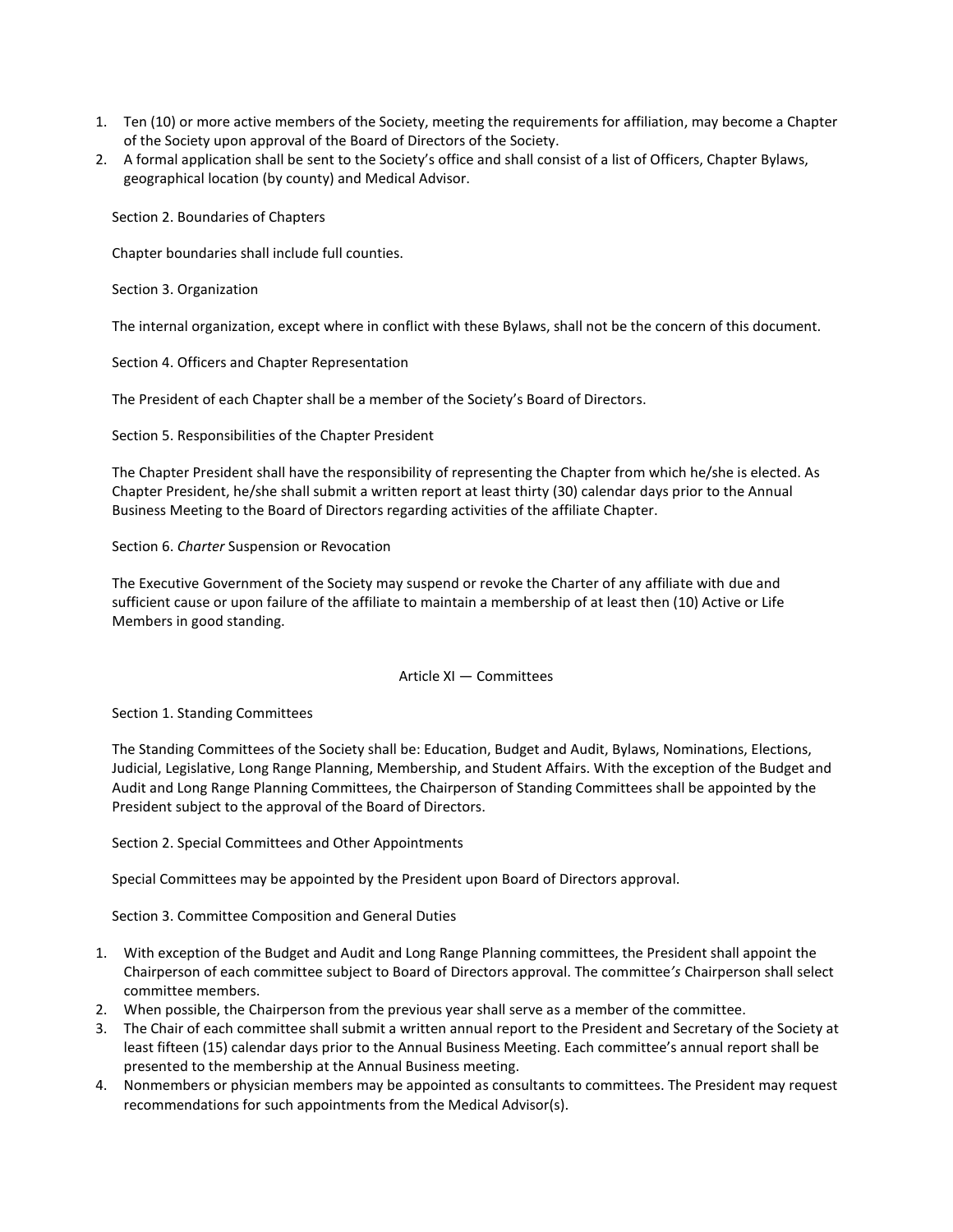- 5. Each Committee Chairperson requiring operating expenses shall submit a budget for the next fiscal year to the Budget and Audit Committee not fewer than fifteen (15) calendar days prior to the preparation of the next fiscal year budget.
- 6. Chairpersons may be relieved of their position because of their absence or nonperformance of duties subject to review and decision by the Board of Directors. Written notice shall be given to the Chair that the position has been declared vacant.

Section 4. Term of Office

A Committee Chairperson and member*'s* term of office shall be for one (1) year.

Section 5. Committee Chairperson and Member Vacancies

- 1. A vacancy occurring in the committee Chairperson role shall be filled by a qualified individual in accordance with Article IV; Section 4 or Article XI; Section I, *Section 2 and 3*) of these Bylaws.
- 2. A vacancy occurring within a committee shall be filled upon appointment by the Committee Chairperson.

Section 6. Specific Committee Duties

- 1. Education
	- 1. The Committee shall consist of at least three (3) members and the American Lung Association (ALA) liaison.
	- 2. The Committee shall be concerned with the planning, organization, and presentation of continuing education to the members of the Society.
	- 3. The Medical Advisor(s) or his/her designate will be a consultant member of this committee
- 2. Budget and Audit
	- 1. The Committee shall be composed of the Society Officers and the Medical Advisor or her/his designate and any other members as appropriate.
	- 2. The Society Vice President shall be the Chairperson.
	- 3. The Committee shall prepare an annual budget for the next fiscal year to be presented to the Board of Directors at the final business meeting of the current fiscal year. This budget shall be approved by a majority vote of the Executive Government prior to the next fiscal year. The Committee shall request an operating budget from each committee Chairperson to be submitted to the committee's chairperson at least thirty (30) calendar days prior to the preparation of the next fiscal year*'s* budget.
	- 4. The Committee shall be required to submit four (4) quarterly internal audits and one (1) annual external audit to the Board of Directors.
- 3. Bylaws
	- 1. The Committee shall consist of three (3) members, one of whom shall be a Past President.
	- 2. The Committee shall receive and prepare all amendments to the Bylaws for submission to the Board of Directors. The Committee may also initiate such amendments for submission to the Board of Directors.
	- 3. The Chairperson of the Committee shall serve as advisor to the Board of Directors in matters pertaining to the interpretation of the Bylaws.
- 4. Nominations
	- 1. The Committee shall consist of at least three (3) Active Members.
	- 2. The Committee shall prepare a slate of Officers and at-Large Directors for approval by the Directors at least 90 days prior to membership voting. It is the responsibility of the *C*ommittee to insure that all nominees are Active Members of the Society at the time of nomination.
	- *3.* It shall be the duty of the Committee to make final critical appraisal of candidates to see that the nominations are in the best interest of the AARC and the Society through a consideration of personal qualifications and geographical representations as applicable.
	- 4. Committee members shall provide a pertinent biographical sketch of each nominee's professional activities and services to the organization, which shall be part of the ballot.
- 5. Elections
	- 1. The Committee shall consist of at least three (3) Active members.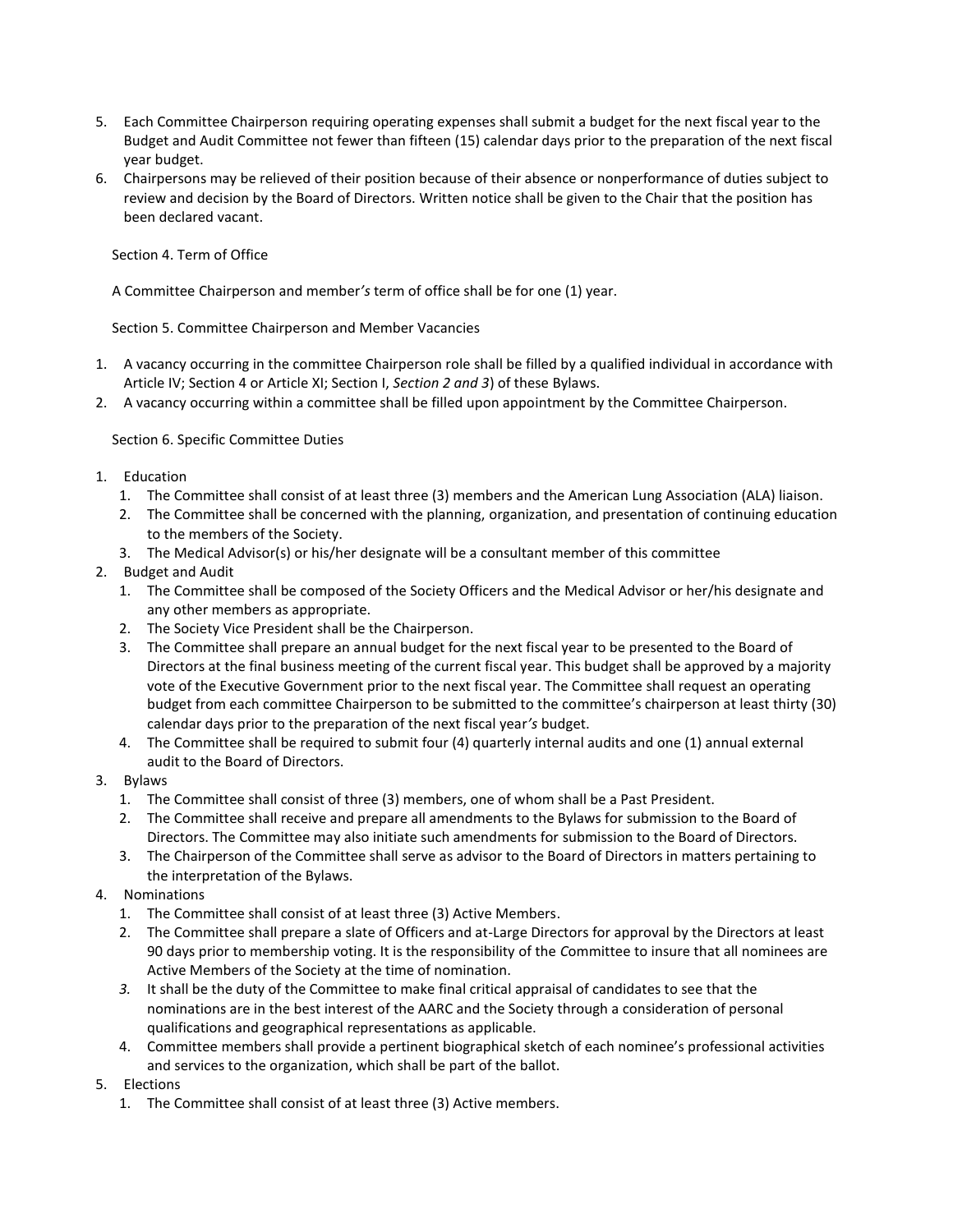- 2. The President shall appoint an impartial Elections Committee which shall check the eligibility of each ballot and tally the votes prior to the Annual Business Meeting. The results of the election shall be announced at the Annual Business Meeting.
- 3. The Committee shall prepare, *distribute*, receive, verify and count ballots for all elections held during the calendar year.
- 4. Committee members nominated and placed on the ballot for elections shall resign from the Elections Committee and be replaced by another Active member appointed by the President for the remainder of the term.
- 5. The Ballot:
	- 1. The Nominations Committee's slate and biographical sketches shall be made available to every Active and Life Member in good standing at least thirty (30) days prior to the Annual Business Meeting. The Society's Board of Directors will conduct the annual election electronically. A provision will be made for write-in votes on the ballot within the deadline specified for membership voting.
	- 2. If the vote is to be conducted at the Annual Business Meeting, the date, time, and place shall be clearly indicated on the ballot. Provisions shall be made for absentee ballots to allow all eligible members the opportunity to vote.
- 6. Judicial
	- 1. The Committee shall consist of three (3) members from the Board of Directors or previous Society Officers.
	- 2. The Chairperson shall have served at least one (1) year previously on this committee, if available (*or possible*).
	- 3. The Committee shall review formal written complaints against any individual Society member charged with any violation of the Society Bylaws or otherwise with any conduct deemed detrimental to the Society or to the AARC.
		- 1. Upon receipt of a complaint the committee will meet and review the complaint and any evidence attached to the complaint. This review shall be conducted in strict confidence. Should any of the committee have a personal relationship with the individual who is the subject of the complaint such that in their view they cannot objectively evaluate the merits of the complaint, they shall recuse themselves from further work on the complaint.
		- 2. The Judicial Committee shall review the complaint and make one of three determinations: (a) the matter is fact intensive and requires an investigation that will include taking statements; (b) the evidence submitted with the matter is sufficient to believe that there are grounds for an investigation; or (c) that the evidence and allegations as stated do not amount to a violation of the Society's bylaws or ethics provisions and no further action is necessary.
		- 3. In the event that the committee determines either (a) or (b) from paragraph 2, supra, then the committee chair will forward the complaint, all evidence, and a written summary of its findings to the Judiciary Committee of the AARC.
	- 4. Legislative
	- 1. The Committee shall consist of three (3) Active Members.

 2. The Committee shall monitor activities of and provide liaison to state and federal legislative bodies, including Executive and Judicial proceedings that affect the practice and/or profession of respiratory care.

 3. The Committee upon request of the Society's Executive Government, shall prepare all documents deemed necessary to comply with all state or national government agencies.

#### 3. Long Range Planning

- 1. The Committee shall consist of the Vice President who will serve as the Chairperson when possible and all previous Society Presidents who remain members of the Society.
- 2. The Committee shall serve in an advisory capacity to the Board of Directors.
- 3. The Committee shall be concerned with the long range goals and activities of the Society.
- 4. Membership
	- 1. The Committee shall consist of at least three (3) Active Members.
	- 2. The Committee shall upon request, investigate the background and experience of applicants for membership.
	- 3. The committee shall review and evaluate membership services and benefits.